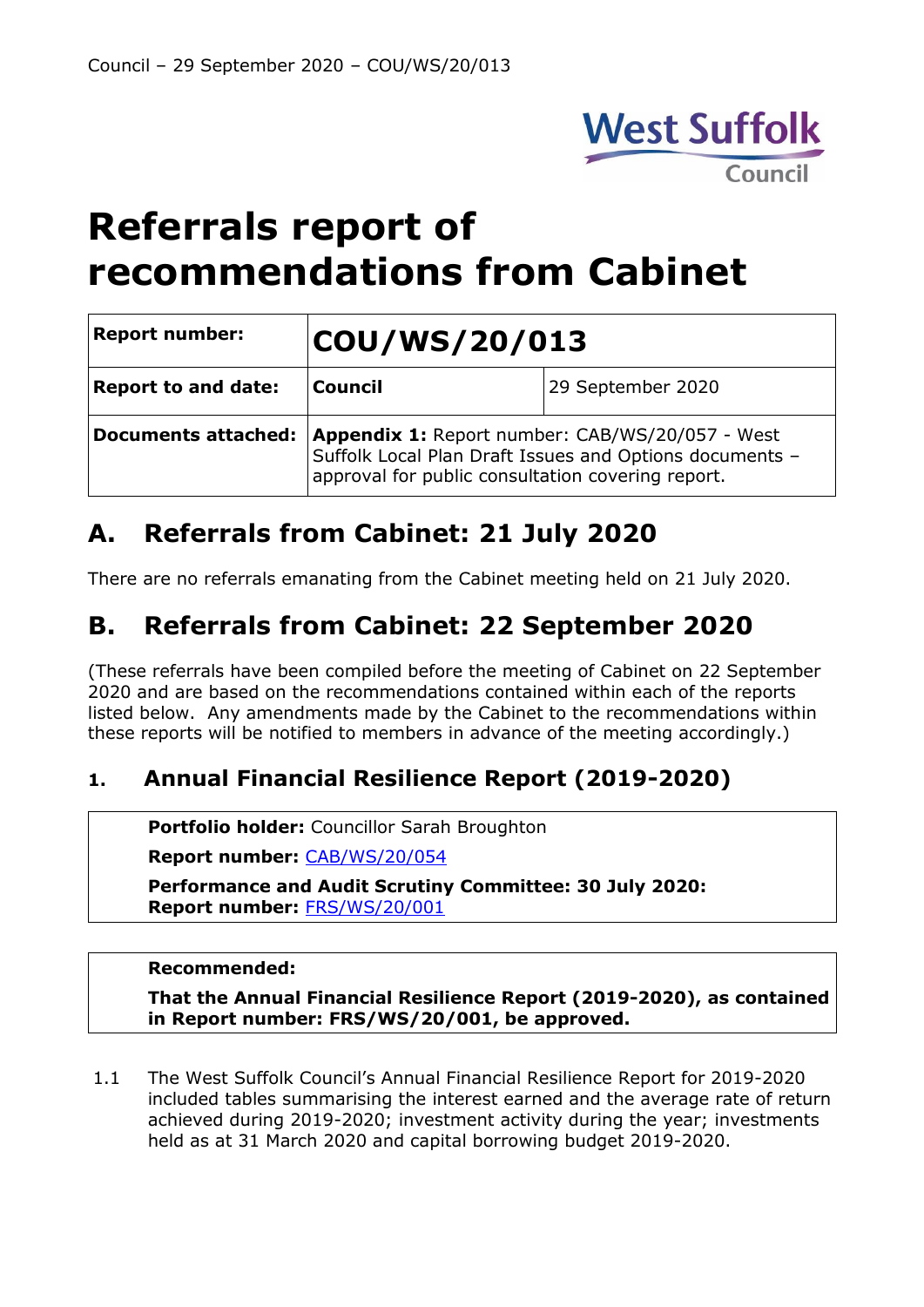- 1.2 The budget for investment income in 2019-2020 was £142,141 which was based on a 0.90% target average rate of return on investments. Interest actually earned during the financial year totalled £389,892 (average rate of return of 0.828%), against a budget for the year of £142,141; a budgetary surplus of £247,751.
- 1.3 The report included assumptions on borrowing for the capital projects included within it and was based around three main projects:
	- West Suffolk Operational Hub;
	- Mildenhall Hub; and
	- Investing in our Growth Fund.

There was also the long-standing  $E4$  million loan relating to the Newmarket Leisure Centre and £2.29 million of internal borrowing relating to the purchase of the Toggam Solar Farm.

- 1.4 The report also included a summary of the capital borrowing budget for 2019- 2020; borrowing and income – proportionality; borrowing and asset yields; borrowing and temporary loans and other market considerations.
- 1.5 The Financial Resilience Sub-Committee had scrutinised the Annual Financial Resilience Report 2019-2020 in detail and asked questions of officers to which response were provided.
- 1.6 The Performance and Audit Scrutiny Committee considered the report and did not raise any issues to be brought to the Cabinet's attention.

### **2. Financial Resilience Report – June 2020**

**Portfolio holder:** Councillor Sarah Broughton

**Report number:** [CAB/WS/20/055](https://democracy.westsuffolk.gov.uk/documents/s38512/CAB.WS.20.055%20Recs%20of%20PASC%2030%20July%202020%20-%20Financial%20Resilience%20Report%20-%20June%202020.pdf)

**Performance and Audit Scrutiny Committee: 30 July 2020: Report number:** [FRS/WS/20/002](https://democracy.westsuffolk.gov.uk/documents/s37810/FRS.WS.20.002%20-%20Financial%20Resilience%20-%20June%202020.pdf)

#### **Recommended:**

**That the Financial Resilience Report (June 2020), as contained in Report number: FRS/WS/20/002, be approved.**

- 2.1 The total amount invested at 1 April 2020 was £29,900,000 and at 30 June 2020 £32,650,000.
- 2.2 The 2020-2021 Annual Treasury Management and Investment Strategy sets out the Council's projections for the current financial year. The budget for investment income in 2020-2021 was £142,141 which is based on a 0.65% target interest rate of return on investments.